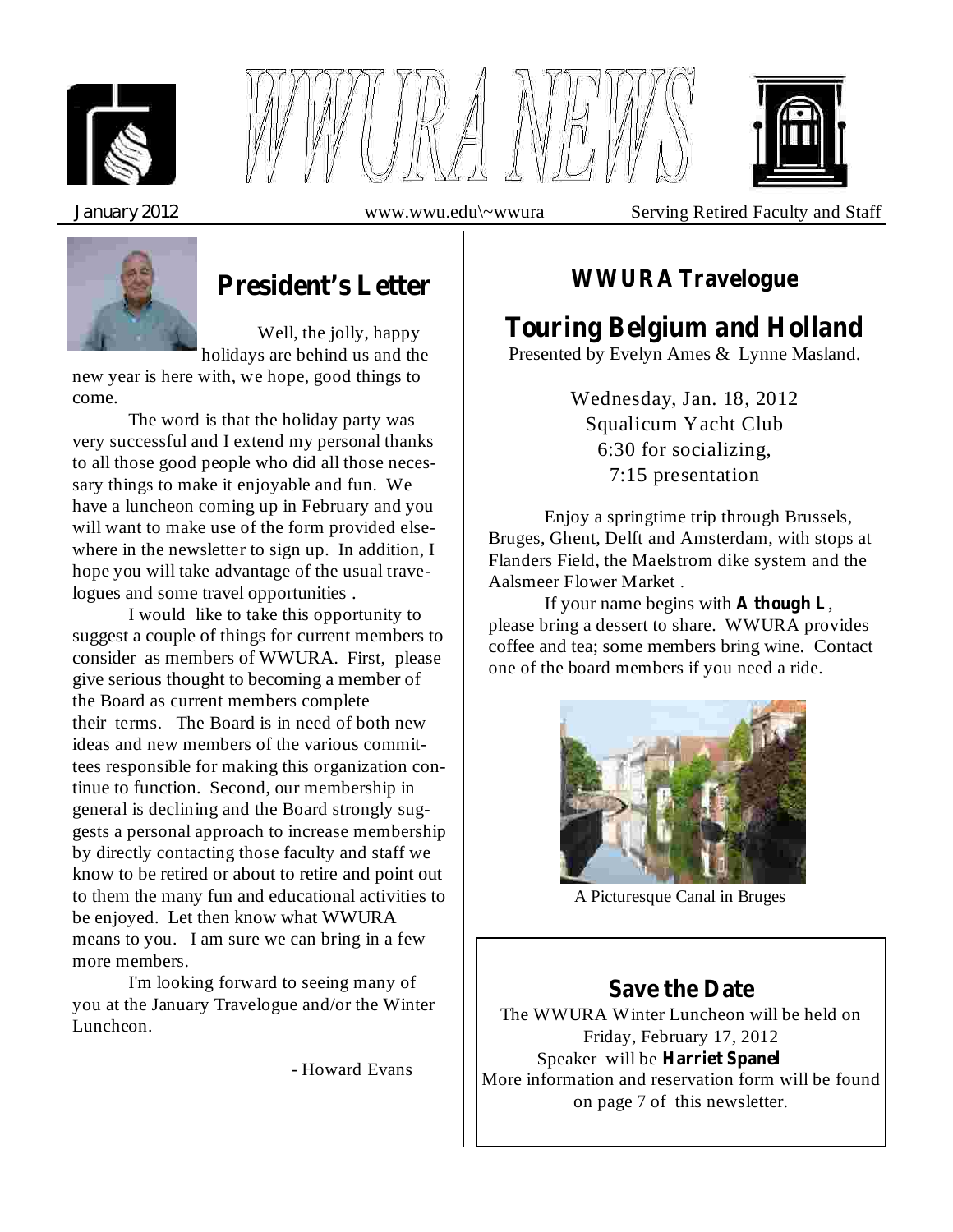#### *Health Notes by Evelyn Ames , The Role of Hospitalists in the Medical Care System*

If by chance you need to go to a hospital's Emergency Department, and it is determined that it is best to admit you to the hospital, you probably will encounter a Hospitalist. According to the Society of Hospital Medicine (SHM), "Hospitalists are doctors whose primary professional focus is the general medical care of hospitalized patients. Their activities may include patient care, teaching, research, and leadership related to hospital care. Hospital medicine is a specialty organized around a site of care (the hospital) rather than an organ (like cardiology), a disease (like oncology), or a patient's age (like pediatrics). However, unlike medical specialists in the emergency department or critical care units, hospitalists help manage patients through the continuum of hospital care, often seeing patients in the ER, following them into the critical care unit and organizing post-acute care." http://www.hospitalmedicine.org/AM/Template.cfm? Section=FAQs&Template=/FAQ/FAQListAll.cfm In other words, they are doctors of internal medicine specializing in treating sick people in hospitals.

"In a recent survey by SHM, it appears that the average hospital medical group has 7-8 hospitalists. However, it is estimated that there are between 10,000 -12,000 practicing hospitalists today, with the number expected to grow to 30,000 in the next decade." The concept of hospital and community physician cooperation is not new. Hospitals in Europe and Canada have long incorporated the concept. Rolespecialization between hospital and community physicians is a well-established model.

PeaceHealth St. Joseph Medical Center began to incorporate Hospitalists in the hospital around 2002. Its Hospitalist brochure answers the question "Why am I seeing a hospitalist? "The two typical reasons your treatment is being provided by a hospitalist are:

- You do not have a primary care physical and have been admitted to the hospital through the St. Joseph Hospital Emergency Department, or •
- Your primary care doctor has asked the hospitalists to oversee inpatient care. Your physician still is in close contact with the hospitalist regarding your care and condition. Your primary care doctor will follow up with you after discharge and has access to your hospital records." •

Reported in a New York Times article ((http://www.nytimes.com/2010/05/27/us/27hosp.html ) "this breed of physician-administrator has increasingly taken over the care of the hospitalized patient from overburdened family doctors with less and less time to make hospital rounds or … when there is no family doctor at all." "They are largely credited with reducing the length of hospital stays by anywhere from 17 to 30 percent, and reducing costs by 13 to 20 percent, according to studies in The Journal of the American Medical Association. As their numbers have grown, from 800 in the 1990s to 30,000 today, medical experts have come to see hospitalists as potential leaders in the transition to the Obama administration's health care reforms, to be phased in by 2014. " Hospitals are penalized for readmissions, medical errors and inefficient operating systems. Hospitalists have the potential for changing these statistics. Studies show hospitalists reduce the length of hospital stays by up to 30 percent. They also help cut costs. Included in the NYT article was the fact that "physicians also earn 40 percent less for time spent with a hospitalized patient than one in the office, according to a report in the journal *Health Affairs*). Ask yourself when does the primary care doctor usually visit his/her patient in the hospital? It usually is early in the morning when no family member or friend is visiting. "The average U.S. primary care physician spends only 12 percent of his or her time with hospitalized patients. That means that the typical primary care physician is unlikely to see any one condition requiring hospitalization more than three times per year" (SHM). "Hospitalists provide better continuity of care for the patient by improving the communication in "shift handoffs" between day and evening nursing and coordinating what is sometimes as many as 50-100 people who are involved in the care of a given patient" (SHM).

The Agency for Healthcare Quality and Research (http://www.ahrq.gov/ published a study that California hospitals using hospitalists showed modest improvements in performance on publicly reported care process measures for heart attack, congestive heart failure (CHF), and pneumonia"(January 2011). This "positive association between hospitalists and care quality processes was most typically found for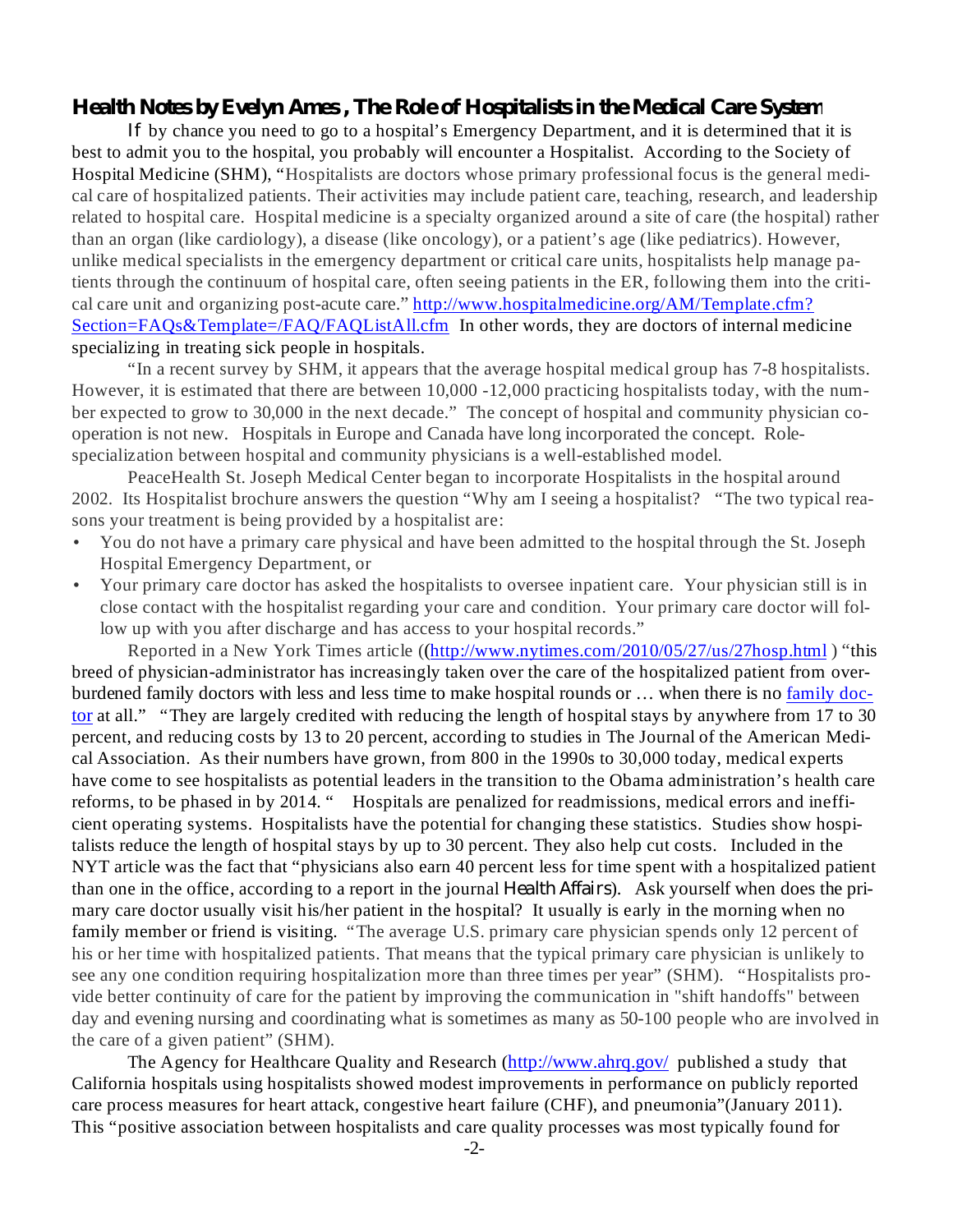processes that generally took place later in hospitalization or at discharge." In a July 2011 research report, it was found "primary care physicians (PCPs) are much less likely to care for patients in the hospital—a role largely taken over by hospitalists. Also, with the emphasis on shorter hospital stays, more extensive postdischarge follow-up is often warranted for patients, which then becomes the responsibility of the patient's PCP. Despite the increased need for more extensive postdischarge follow-up, communication between hospitalists and PCPs has been characterized as poor and ineffective. A new study suggests that this is the case, especially when the PCP is unaware their patient was in the hospital" (July 2011: Communication problems between hospitalists and primary care providers lead to postdischarge problems for seniors). But hospitalists are not a panacea. Bad discharges generally result from hurried instructions to patients and families and little thought to where they are headed. Some patients may not want to be administered by an unfamiliar physician. Nevertheless, Hospitalists are part of the medical care system and will continue to be. Approximately 35 hospitalist programs, if not more, exist in Washington State. As of January 2012, there are 14 hospitalists on staff at PeaceHealth St. Joseph Medical Center.

A couple of sites to visit for further information:

http://www.kpbs.org/news/2010/jun/24/hospitalists-take-charge-patient-care/ Sharp Memorial Hospital. http://www.nytimes.com/2010/06/19/health/19patient.html?

r=1&adxnnl=1&ref=health&adxnnlx=1278360112-aA1cGClf4TaJD2DrhuYiYg (discharge aftercare tips for patients checking out of hospital)

*The most important thing you can take to the hospital is a list of your medications!*

#### **Book and Film Corner**

Having recently watched the film version of "Kiss Me Kate," Evelyn Ames suggested that wintery January would be a great time to check out some of Hollywood's classic musical productions, relax with a hot drink, and be entertained with music, dance and story.

The post-war decades of the 1940s, 50s and early 60s were prime time for the exuberant American musical before other story themes and styles captured audiences' attention. The American Film Institute's list of the top 10 musicals of all time includes: "Singin' in the Rain" (1952); "West Side Story" (1961); "The Wizard of Oz" (1939); "The Sound of Music" (1965); "Cabaret" (1972); "Mary Poppins" (1964); "A Star is Born" (1954); "My Fair Lady" (1964); "An American in Paris" (1951) and "Meet Me in Saint Louis" (1944). For a more extensive selection, consult the AFI website: www.afi.com/100years/ musicals.aspx.

"The Way," written and directed by Emilio Estevez and starring Estevez' father, Martin Sheen, is a modern Canterbury Tales story of four companions on a pilgrimage. In a compelling performance, Sheen plays an ophthalmologist, Tom, whose only son, Daniel (played by Emilio Estevez) dies while trying to walk the Way of St. James (the Camino de Santiago), a pilgrimage of hundreds of miles from southern France across the Pyrenees to northwestern Spain. Tom goes to France to recover the body and decides to undertake his son's journey. Sheen and his fellow travelers give strong performances in this unsentimental portrayal of their journey. Look for "The Way," to be released on DVD February 21.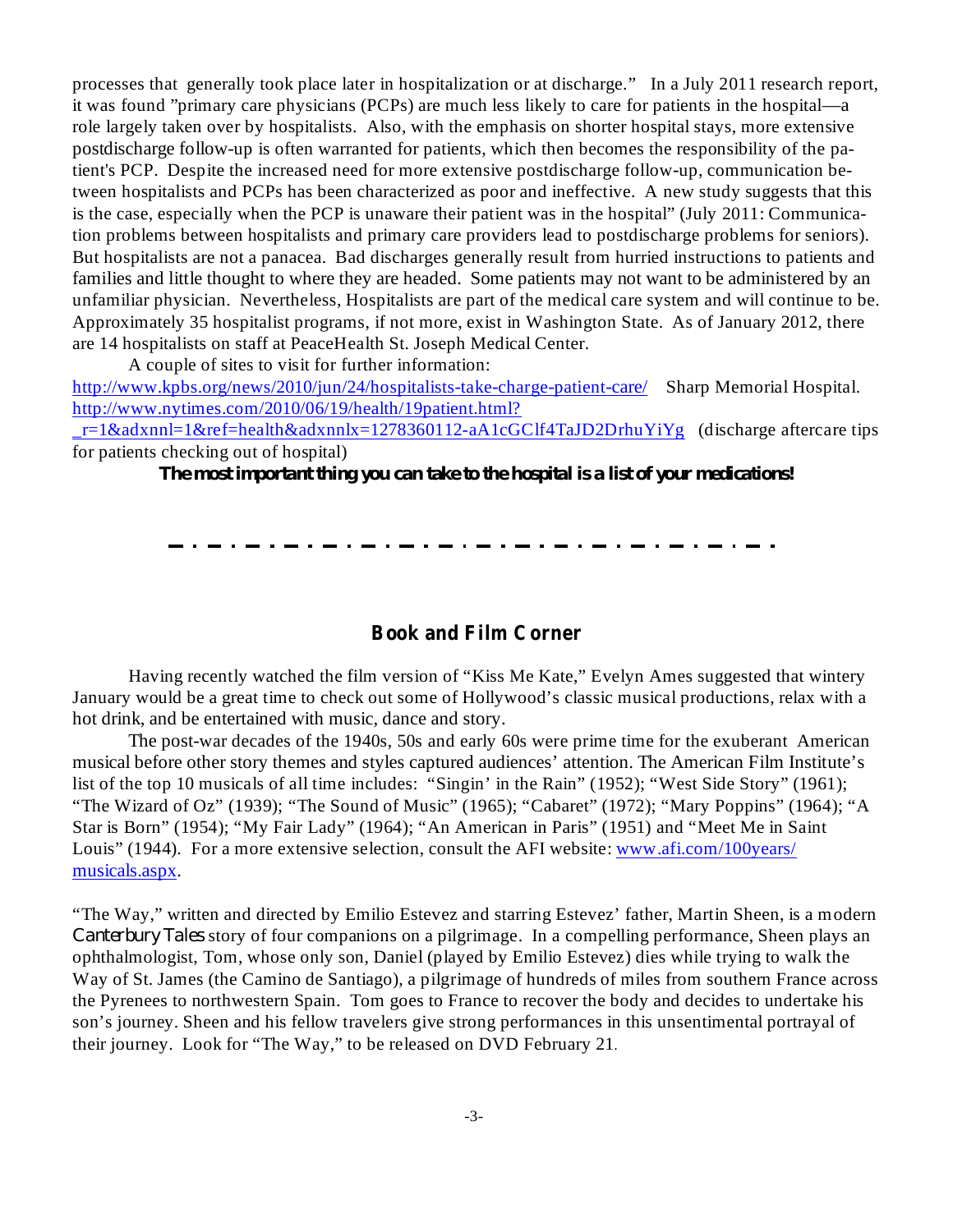### **Mongolia and the Gobi Desert Summer 2013 (probably June) 18 days**

It appears as though there is sufficient interest in this trip to start definite plans. The weather conditions look to be the best in June but that time can be changed if people wish. We will fly to Beijing and from there to Ulaanbaatar where we will visit the Gandan Monastery. We then head across the steppes to a 16,000 acre preserve that is the habitat of the ibex, wolves, hawks, etc. Our lodgings will be Mongolian gers for three days. We will also explore Kharkhorin, the ancient capital of the Mongol Empire, which was established by Genghis Khan at the crossroads of the Silk Road. We then have three days at picturesque Khovsgol Lake which will give us the opportunity to meet families who herd reindeer and yaks. We will finish the trip with three days at the Three Camel Lodge in the Gobi desert. This is an Overseas Adventure Travel trip which means our group is limited to 10-16 participants. Please let Donna Rochon know if you are interested in the trip,  $(360-647-2301,$  djrochon1@comcast.net).

This trip is an opportunity to experience something quite different from our usual trips. It will be fascinating to see a different part of the world. You may view a detail itinerary at the Oat web site. Cost: \$6195 from Seattle; Land Tour only: \$4895

Difficulty level: You must have good health and mobility and be able to walk 3 miles unassisted each day. Web site: www.oattravel.com



Xian Terracotta Wariors

### **Imperial China, Tibet & the Yangtze River October 1-22, 2012**

Join our group of 16 for this very popular trip with Overseas Adventure Travel. We will depart from Vancouver on October 1 for a non-stop flight to Beijing. We will be in Beijing for three days where we will enjoy this important city and visit the Great Wall. Then, we take an overnight train to Xian for two days where we will explore the city and discover the famous terra cotta soldiers. The next day we visit nearby Donghan Village and stay with a local family that night.

On day 10 we fly to Chengdu in Sichuan Province to enjoy this city and visit a panda sanctuary. The following day we fly to Lhasa, Tibet, for three days where we visit the 17th century palace, an orphanage, 1300-year old Jokhang Temple and spend time in the bazaar. On day 15 we fly back to Chongquing, China, on the Yangtze River where we board our modern ship for four days exploring the river and towns including the Three Gorges Dam.

On day 19 we will fly from Wuhan to Hong Kong for three days to explore this amazing city with time on your own for shopping. Then, we fly non-stop back to Vancouver.

The cost per person is approximately \$5000, including air fare. At this time, only FIVE remaining reservations are available. Please contact Marty & Gail Haines for more information and a brochure at 360-676-1344 or mghaines@comcast.net.

The Travel Committee is looking for new members. If you think you might be interested, please contact Barb Evans at 360-650-9724 or <br/>barbandhoward@comcatas.net>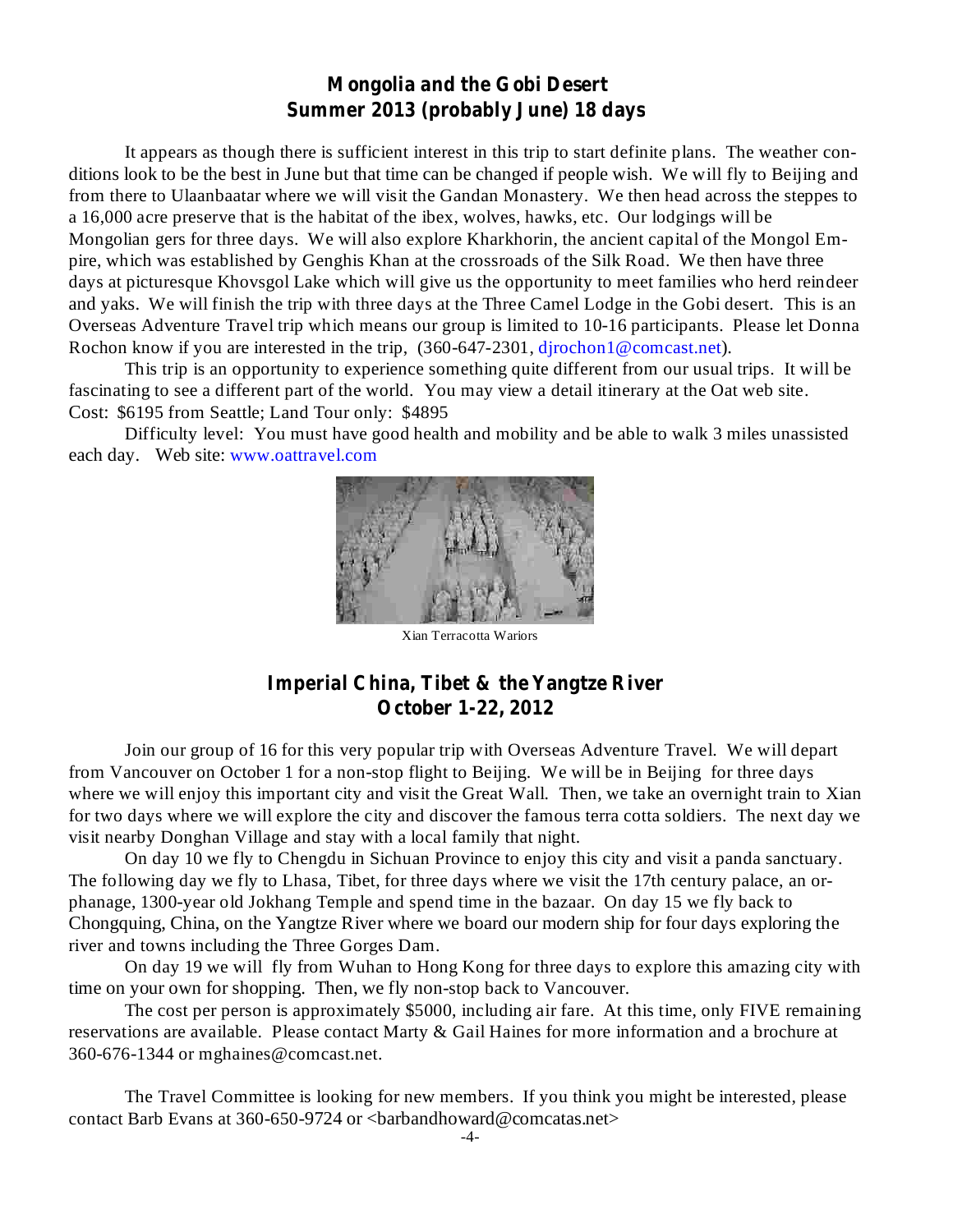## **WWURA TRAVEL NEWS Rhine River Holiday Markets Cruise - 2011**

Castles, cathedrals, concerts, Christmas markets ... the December 2011 A - Z Amsterdam to Zurich trip was extraordinary.

We boarded the 360ft.by 38ft. cruise ship, AmaWaterways' AmaCello, in Amsterdam to begin the trip. A canal boat tour gave us an overview of this city, and some of us visited the Riksmuseum and Van-Gogh Museum in their free time. The AmaCello was a state-of-the-art river boat. There were 114 passengers from the US, Canada, Australia, and New Zealand aboard. Our group received upgrades, and all staterooms had complimentary computers! Meals were varied and delicious; local wines were served with dinner. The crew was great, and the Tour Manager was superb.

n Cologne a visit to its Gothic cathedral and St. Nikolaus wandering around the Christmas markets I were highlights. We found St. Nick chocolates in our shoes on St. Nikolaus Day, too. The scenic Rhine Gorge with its castles, quaint towns, vineyards, and the legendary Lorelei Rock was enhanced by the Tour Manager's interesting commentary as we cruised along. Charming Rudesheim offered wine-tasting at a local vineyard, a visit to the unique Siegfried's Kabinett museum of musical curiosities, an opportunity to enjoy a cafe on Drosselgasse, and time to wander through the stalls of the open-air holiday markets. In Worms we visited its cathedral, and some of us went to a unique Nibelungen Museum. Heidelberg's castle visit and a stroll along the Haupstrasse with the many holiday markets were thoroughly enjoyable.

Strasbourg, France in the Alsace region, was enchanting with the decorated half-timbered buildings and impressive cathedral. Freiburg, Germany or Colmar, France provided a choice of visiting a cuckoo factory in the Black Forest or wine-tasting and a look at charming Colmar.

Last evening aboard ship, the Crew Chorus sang caroles, and Santa came bearing gifts. We disembarked in Basel, Switzerland, toured this lovely city, then continued by coach to Lucerne, Switzerland. In Lucerne we had 2 days to explore this charming city. Some went to concerts in the baroque Jesuit church and the famed KKL Luzern, and some visited the Rosengart Collection art museum. The lights reflecting on the water in the evening were magical.

We enjoyed a boat ride on Lake Lucerne before continuing by coach to Zurich for 2 days.. There we had a stunning view of the Alps. A 50 ft. Christmas tree covered with 5,000 Swarovski crystal ornaments located in Europe's biggest indoor Christmas market was awesome. Our last evening we enjoyed a charming "Singing Christmas Tree" concert by a 74-voice children's choir while sipping one last mug of gluhwein at an open-air holiday market.

When asked to reflect on this trip, our participants wrote that Lucerne was their favorite city visited while Cologne was their favorite for its Christmas markets. Sixty-four gluhwein mugs were acquired. What was enjoyed most aboard the ship included the positive ambience, the crew, the food, internet in the rooms, and hot towels and gluhwein on arrival each day. Activities enjoyed most included walking around in the cities, museums, vineyard visits, concerts, castle, "markets, of course", and "all of it."

Many thanks to Joyce D. Wilson for making all of the arrangements for this 2011 trip as she has done on the five previous holiday markets trips. Everything was wonderful!

#### **Written by Kathy Whitmer.**

Basel, Switzerland Christmas Market

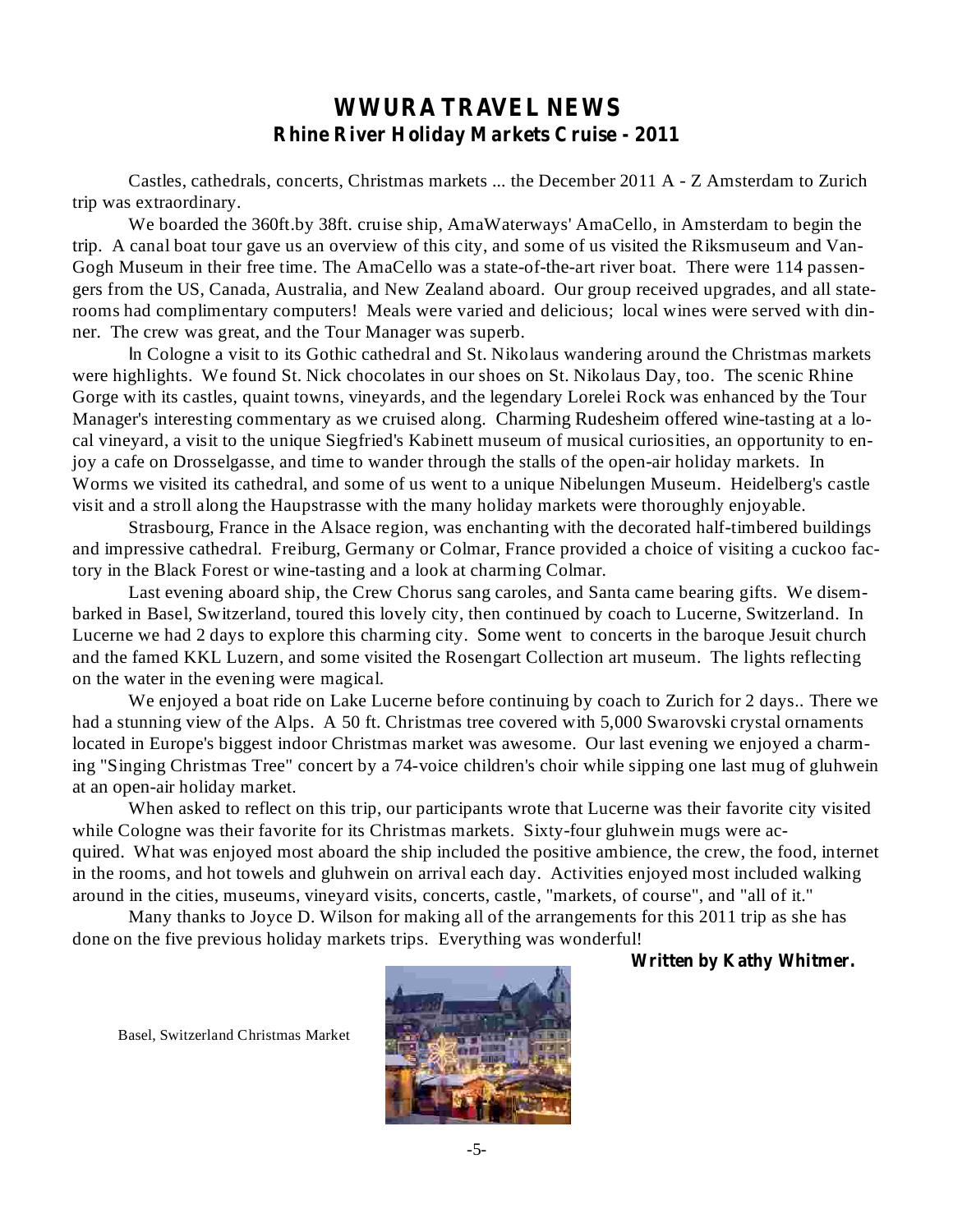#### **WWURA INTEREST GROUPS**

**anuary's Interest Groups are listed below:** person. J WWURA'S Interest Groups are open to everyone. If you would like to join a group, please call the contact

Book Group - Donna Rochon, 647-230.

Meets at Burt Grover's, at the clubhouse at El Dorado, 4559 El Dorado Way, 2:30 p.m. Tuesday, January 17.

The book is *Cleopatra: A Life* by Stacy Schiff.

#### **Bridge Group** - Nicholas Bullat, 676-1156.

The bridge group will meet on Tuesday, January 24th at Carol Radke's, 508 Lyla Lane at 1:30 p.m.

Informal Dining - The hosts for January are JoAnn Roe, Bess and Bob Christman, MaryJo Lewis, and Femmy and Ted Stannard. Call Jan Berg, 733-4654 or Barb Evans, 650-9724 if you would like to be added to the list.

**Downhill Skiing** - Charlie Way, 734-0649, Call Charlie if you are interested.

**Writer's Group** - call Evelyn Wright for information, 676-0227

#### **Opera Group -** Evelyn Ames, 734-318.

The Metropolitan Opera Live in HD is shown at the Lincoln Theater in Mt.Vernon and at Bellis Fair Regal Cinemas . (See Sept.'s Newsletter for contact information).

#### **Metropolitan Opera Live HD operas for 2012** Note: all encores at Bellis Fair are on Wednesdays at 6:30 pm) all encores at Lincoln Theater are Sundays at 1 pm)

The Enchanted Island—Jan 21 at 9:55 am (arias and ensembles by Handel, Vivaldi, Rameau and others) Encore: Lincoln: Feb 5 Encore: Bellis: Feb 8

Wagner's Gotterdammrung—Feb 11 at 9 am (no encore)

Verdi's Ernani—Feb 25 at 9:55 am Encore: Lincoln: March 4 Encore: Bellis: March 14

Massenet's Manon—April 7 at 9 am Encore: Lincoln: April 22 Encore: Bellis: April 25

Verdi's La Traviata—April 14 at 9:55 am Encore: Lincoln: April 29 Encore: Bellis: May 2

#### **Pickford Film Center: Opera in Cinema 2011-12 (generally, starting at 11 on Sundays)**

Cendrillon, Jules Massenet (Royal Opera House, London, England), Sunday January 22, 2012 Il Trittico , Giacomo Puccini (Royal Opera House , London, England), Sunday February 12, 2012 La BohDme, Giacomo Puccini (Gran Teatre del Liceu, Barcelona), Sunday March 25, 2012 Rigoletto, Giuseppe Verdi (Royal Opera House, London, England), Sunday April 22, 2012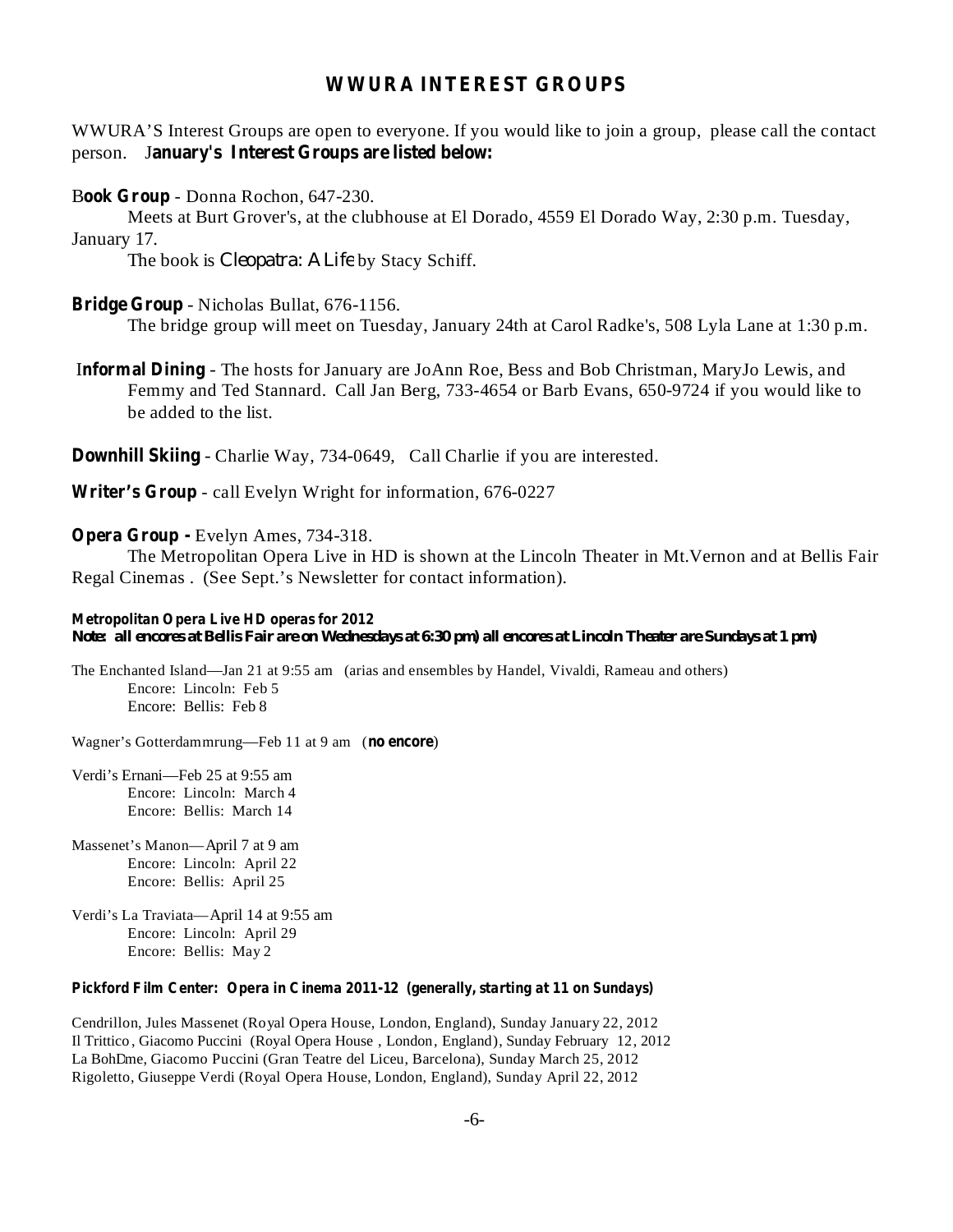

# **Harriet Spanel is WWURA Feb. 17 Luncheon Speaker**

Former Washington state legislator Harriet Spanel will reminisce about her experiences in Olympia at the WWURA Luncheon Friday, Feb. 17 at Northwood Hall, 3240 Northwest Ave. Social time begins at 11:30, lunch is at 12:15. Cost is \$15 member; \$18 non-member. Pre-paid reservations are due by Feb. 13.

Spanel retired from a 22-year career in the legislature, where she represented Skagit, Whatcom, and San Juan Counties in the 40<sup>th</sup> district. Her legislative career, the majority of which was spent in the Senate, was marked by several overall policy themes: women and children, education, environment, transportation, and good government. She sponsored bills to restore salmon habitats and protect fisheries and led the way on several oil spill protection and pipeline safety laws. She co-sponsored the 1990 Growth Management Act and was instrumental in getting legislation passed to allow counties to use up to 1 percent of real estate excise tax to acquire and maintain conservation areas.

Before being elected to the legislature, Spanel worked on a variety of federal, state, and local issues. She is a past member of the Bellingham Planning Commission and the Parks and Recreation Board. She has been a long-time member of the League of Women Voters and the Women's Political Caucus, and is an active member of the Sehome Neighborhood Association. She has been a commissioner on the Pacific States Marine Fisheries Commission, a member of the Washington State Historical Society Board of Trustees, and member of The Danish Immigrant Museum Board.

Born and raised on an Iowa farm; she earned a B.S. in mathematics from Iowa State University.

### **Reservation Form-WWURA Luncheon**

**February 17, 2012**

**Northwood Hall, 11:30a.m.**

Name(s) \_\_\_\_\_\_\_\_\_\_\_\_\_\_\_\_\_\_\_\_\_\_\_\_\_\_\_\_\_\_\_\_\_\_\_\_\_\_\_\_\_\_\_\_\_\_\_\_\_\_\_\_\_\_\_\_\_\_\_

Address or phone number\_\_\_\_\_\_\_\_\_\_\_\_\_\_\_\_\_\_\_\_\_\_\_\_\_\_\_\_\_\_\_\_\_\_\_\_\_\_\_\_\_\_\_\_\_\_

Amount Enclosed \_\_\_\_\_\_\_\_\_\_\_\_\_\_\_\_\_\_\_\_\_\_\_\_\_\_\_\_\_\_\_\_\_\_

\$15 member, \$18 non-member

### **Reservation Deadline —Feb 13**

Mail with check to Donna Rochon, 1505 Silver Beach Rd , Bellingham, WA 98229-2451.